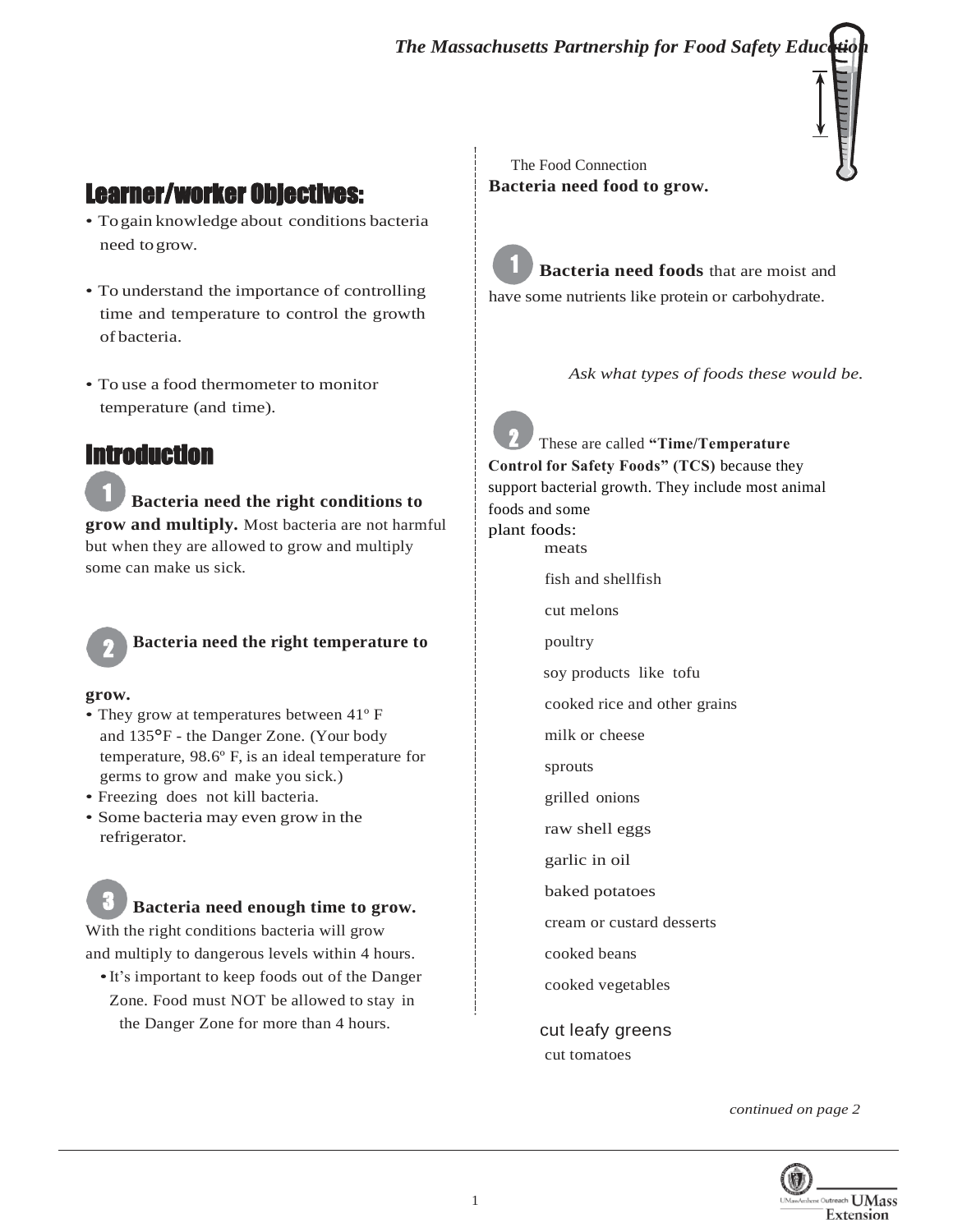## Keep Food Safe

**Keep foods out of the Danger Zone to keep bacteria from growing in food.**

> *Distribute and Review "Control Time & Temperature" beginning with* 41º F*.*

 $\mathbf{1}$ 

**Know the temperatures to keep food out of the Danger Zone.**

#### **KEEPFOODSCOLD** - below 41ºF. Cold

temperatures (below 41º F) slow the growth of bacteria. This is the temperature all TCS should be when you receive, store and use them throughout preparation. Some foods need to be cold when you serve them. Leftovers need to cool down quickly to get to 41º F.

**Store foods** so they are 41º F or below.

- Check to see if the refrigerator is no higher than  $38^{\circ}$  F and the freezer at  $0^{\circ}$  F.
- Prechill ingredients for foods you serve cold (canned tuna for tuna salad, cooked eggs for egg salad).

**Thaw foods** to keep bacteria from growing. Keep these foods out of the Danger Zone:

- In the refrigerator.
- In cold running water (70° F).
- •In the microwave then cook the food directly.
- •By cooking directly thin foods like hamburger patties, chicken nuggets, shaved steak, etc.

**Hold and Serve** foods out of the Danger Zone

Keep cold foods at 41º F or below.

• Keep platters and containers of food refrigerated until time to serve them. For a cold food buffet, display foods on ice.

• Never leave cold food out over 2 hours, 1 hour if temperatures are above 90º F.

**KEEP FOODS HOT -** Cooking foods for a long enough time at high enough temperatures, can kill bacteria that can make you sick.

**Cook** foods to kill bacteria.

*Reviewminimuminternal temperatures*

*for cooking foods.*

**145**º F - mostly foods from animals with 4 legs or no legs: roast beef, pork, veal, lamb etc; fish, seafood and shell eggs for single order.

**155**º F - mostly foods from animals with 4 legs or no legs that are ground or mixed: ground meats (beef and pork), injected meats, comminuted fish and meats game meats and raw, pooled shell eggs.

**165** º F - mostly foods from animals with 2 legs and anything to do with stuffing: any poultry (whole, parts or ground), stuffing containing or in meat, fish and poultry, and any food that is cooked in a microwave.

**Hold & Serve** foods out of the Danger Zone. • Keep hot foods hot at 135°F or above.

**Cool hot foods quickly.** Get hot foods out of the Danger Zone - bring the temperature of cooked foods to below 41º F quickly.

*•* Cool foods from 135°F to 70º F in 2 hours or less, then from 70º F to 41º F within 6 hours total.

*Describe the way(s) that you do this.*

They may include:

- •Divide large amounts of leftovers into small, shallow containers for quick cooling.
- •Chilllarge pots ofsoup,stew orsauce in ice bath; use an ice paddle.
- Cut large pieces into smaller sizes.
- Put containers in a blast chiller.

**Reheat foods** rapidly (within 2 hours) to 165º F for hot holding. Reheat foods in the oven or on top of the stove, NOT on the steam table.